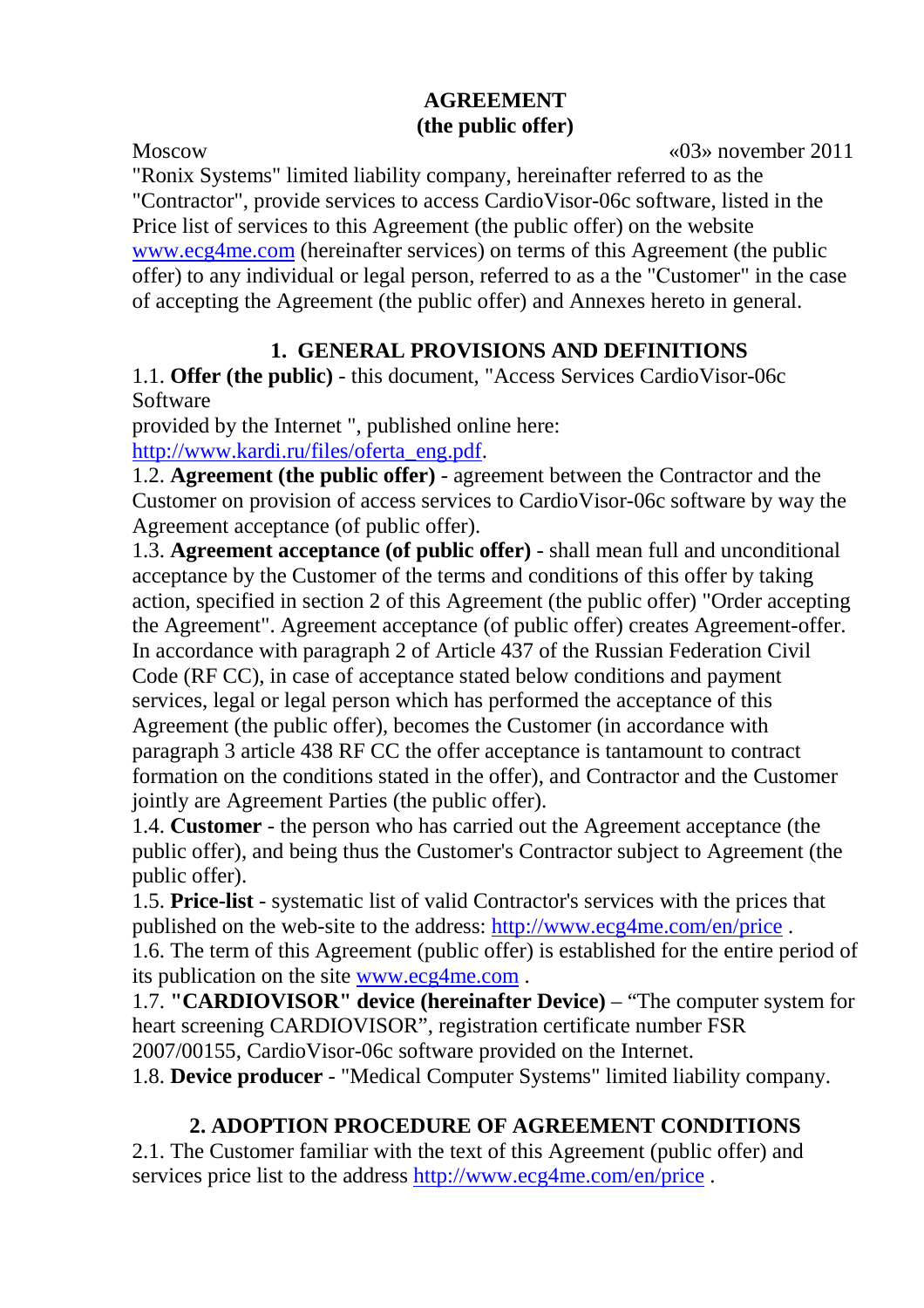2.2. The Сustomer acquires the device at the Contractor or its Sub-agents. A list of addresses for the Device acquisition is available on site www.ecg4me.com/en/price

. 2.3. Consent (acceptance) of the Customer with Agreement conditions (the public offer) and its Annexes, is the fulfillment of the Customer two actions:

1) Customer should to fill through web interface the registration form by the web address http://www.ecg4me.com/en/register and select tariff plan defined by the Price-list, to the address http://www.ecg4me.com/en/price .

2) Payment for services of the Contractor in the order designated in this Agreement (the public offer).

2.4. If the Customer completed the registration form and he received money on the Сustomer account that the given Agreement (the public offer) is considered concluded.

2.5. Conclusion of this Agreement (the public offer) date shall be the date when Customer payment is received on account of the Contractor for services of the Contractor in accordance with paragraph 3.7 of this Agreement (the public offer).

### **3. SUBJECT OF AGREEMENT**

3.1. Contractor in accordance with the conditions of this Agreement (the public offer) and current Price-list of services, shall provide to the Customer services to use the CardioVisor-06c software, which Device producer provides by the Internet, and Customer will agree to pay for such services in an order that is designated in the Agreement (the public offer) and its Annexes.

3.2. Agreement (the public offer) and Price-list with tariff plans are official documents and published on the website www.ecg4me.com .

3.3. Contractor may send to the Customer any notices and notifications by posting them on the site www.ecg4me.com . Such a how to notify and the notification is considered as valid, irrespective of whether its reading of the Customer.

3.4. Contractor has the right to change the Price-list, conditions of the Agreement (public offer) and additions to the Agreement (the public offer) without the prior consent of the Customer, while ensuring that the publication of the amended terms on the website www.ecg4me.com not less than 10 (ten) days prior to their join into force.

3.5. Access to software CardioVisor-06c by means of the "CardioVisor" device. The Customer has the ability to conduct examinations on the base of a limited number of patients in accordance with the selected tariff plan and get the conclusion (conclusion for the patient) of examination.

3.6. Delivery set of Device includes connecting card for a specific denomination. At purchase by the Customer the Device and its activation by means of a connection card, a virtual personal account of the Customer creates in CardioVisor-06c software and shall be entered an amount corresponding to the nominal connection card.

3.7. Date of Device activation by using the connection card is the date of payment Agreement (the public offer) and, accordingly, the date of join into this Agreement (public offer).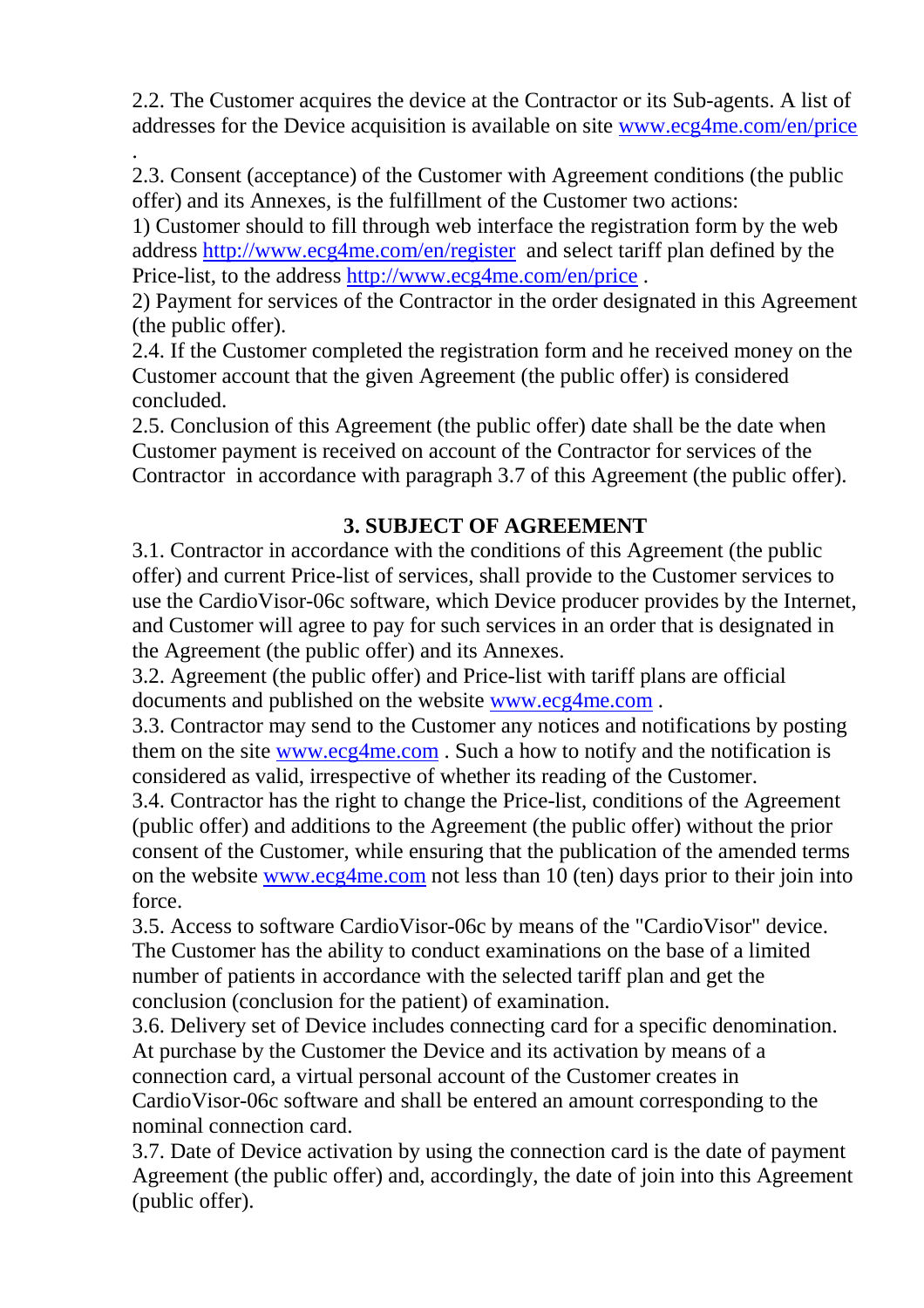### **4. OBLIGATIONS OF THE PARTIES**

#### **4.1. The Contractor undertakes:**

4.1.1. To provide the Service to the Сustomer in the order and within the time limit, caused by this Agreement (the public offer) and Annexes hereto.

4.1.2. To save confidentiality of Customer's information, obtained from him during registration, and also contents of private reports of electronic mail, except as specified, provided by the current legislation of the Russian Federations.

4.1.3. To provide the Customer all provided by the legislation of the Russian Federation and commercial practice the data about itself.

4.1.4. To provide at the desire of the Customer free visit of our expert for installation "CardioVisor" Device and set up the CardioVisor-06c software access within the City of Moscow.

4.1.5. To entry of advance payments of the Customer on its personal account promptly.

4.1.6. Provide Customer access to his personal account during the period of the Agreement if the Customer has access to the Internet.

4.1.7. To give consultations to the Customer on all questions, concerning provisions of services, by phone numbers listed below in the Agreement.

#### **4.2. The Сustomer undertakes:**

4.2.1. To pay of services in the order and time designated in the Agreement (public offer) and its Annexes.

4.2.2. Monitor the condition and on time to replenish your own personal virtual account independently.

4.2.3. Check for the Contractor notification on the site (www.ecg4me.com ) and view personal account regularly.

4.3. The Parties undertake to comply with the Agreement conditions (the public offer) and to observe the current legislation of the Russian Federation.

4.4. All necessary notification messages and notices, except as specified, directly Provided by this Agreement (the public offer) or the legislation of the Russian Federation ,the Customer directs the Contractor on the e-mail addresses designated in the Agreement (the public offer) and on the web site www.ecg4me.com .

4.5. The Parties undertake to observe confidentiality of the information received in connection with this Agreement (the public offer).

## **5. SETTLEMENT PROCEDURE**

5.1. Payment of all services rendered and produced by the Contractor, is carried out on the basis of 100 % (hundred percentage) advance payments by the Customer by his personal virtual account.

5.2. Cost of services is established in the Contractor's Price-list of services in accordance with the selected tariff plan by Customer. Collect payment for services performed by withdrawal of funds from the account of the Customer.

5.3. This Agreement (the public offer) assumes payment for the examinations conducted with the Device, except for erroneous, which do not form an opinion or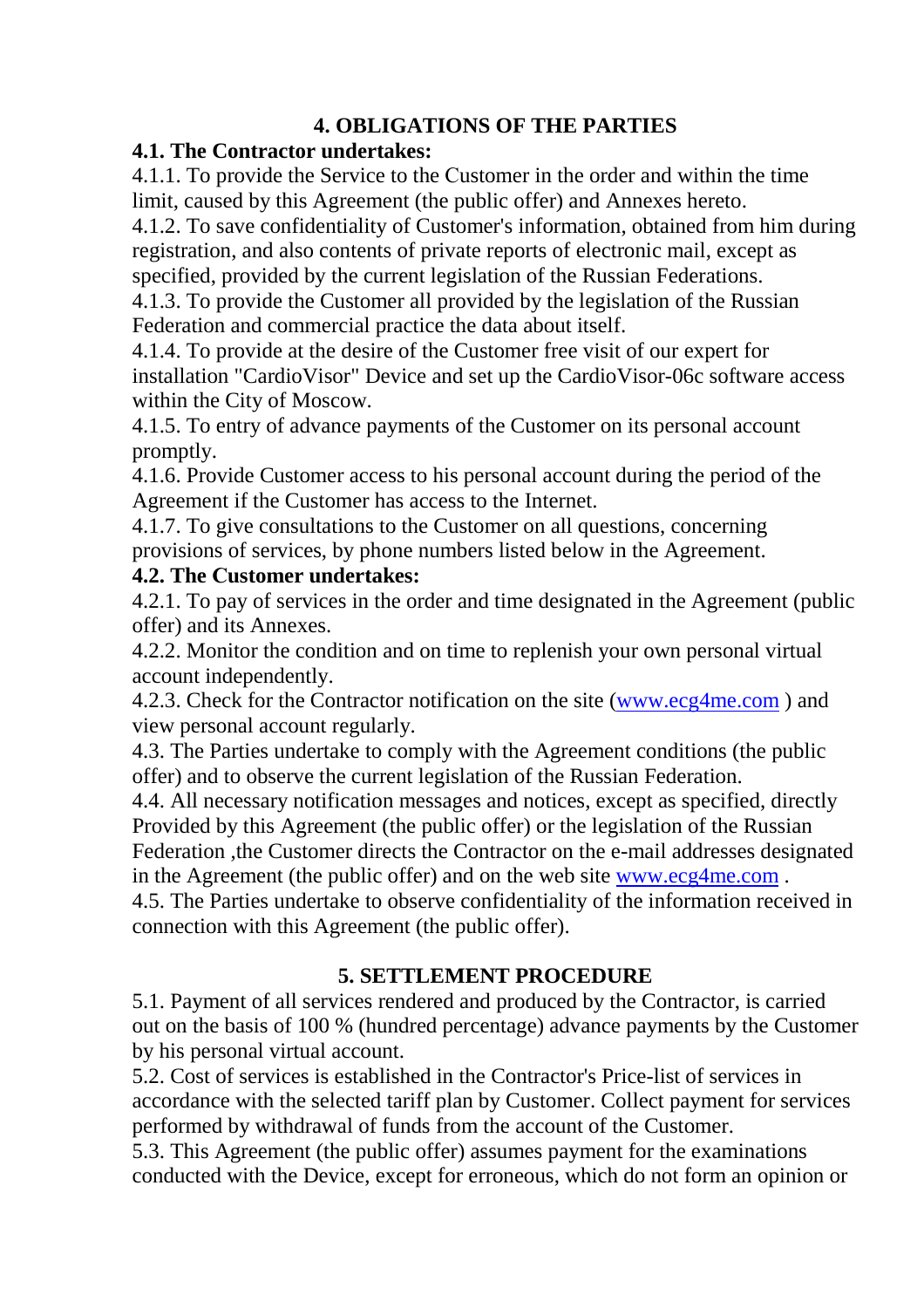there is some other failure, as well as testing in the amount specified in paragraph 8.1.0.

5.4. In the absence of cash peer to cost of service according to the selected tariff plan on the account of the Customer, do not facilitate of this Agreement (the public offer).

5.5. The Customer can replenish the personal account by buying payment cards at the Contractor or its Subagents, and also to use other methods of addition, such as banks, electronic payment systems, payment terminals.

5.6. When the Customer paid for the services by listing funds to the account of the Contractor, then the Customer shall notify the Contractor about payments made to provide a copy of payment document with the stamp of the executing bank. In the payment document in section "Payment function" should be specified:

"Prepayment for services to the Agreement (public offer) on October 10, 2010". 5.7. The prices to the Agreement (the public offer) are set in Russian rubles,

including all charges and taxes, there are operating on the territory of the Russian Federation.

5.8. Customer is responsible for the correctness of payments made by him independently.

5.9. The Customer has the right to deny service to the Contractor during the term of the Agreement (public offer), and the return of amounts paid to this Agreement (the public offer) is not made by the Contractor. The Customer shall notify the Contractor in case of refusal of service, no later than ten (10) days prior to the date of services termination.

5.10. The customer has the right to change their tariff plan selected by any other, according to Price-list. Change of tariff plan is carried out by the Customer independently in his private site area. Payment for the change of tariff plan is not charged.

## **6. LIABILITY OF THE PARTIES**

6.1. Parties are responsible for the failure or improper performance of obligations of this Agreement (the public offer) in accordance with the terms of this Agreement (the public offer) and the current legislation of the Russian Federation. 6.2. Contractor is not responsible for breach of the Agreement (the public offer), if such breach is caused by force majeure circumstances (force majeure), including: the actions of public authorities, fire, flood, earthquake, other natural disasters, lack of electricity and/or malfunctions of computer networks, strikes, civil unrest, riots , any other circumstances, without limitation, that may affect the performance of the Contractor of this Agreement (public offer) and not controlled by the **Contractor** 

6.3. Contractor is not responsible for impossibility Customer support for any reasons, including communication blackout, equipment failure, default of certain services by suppliers.

6.4. If the Customer is not satisfied with the conditions or quality of the services by the Contractor, its sole and exclusive right to terminate using the services of the Contractor.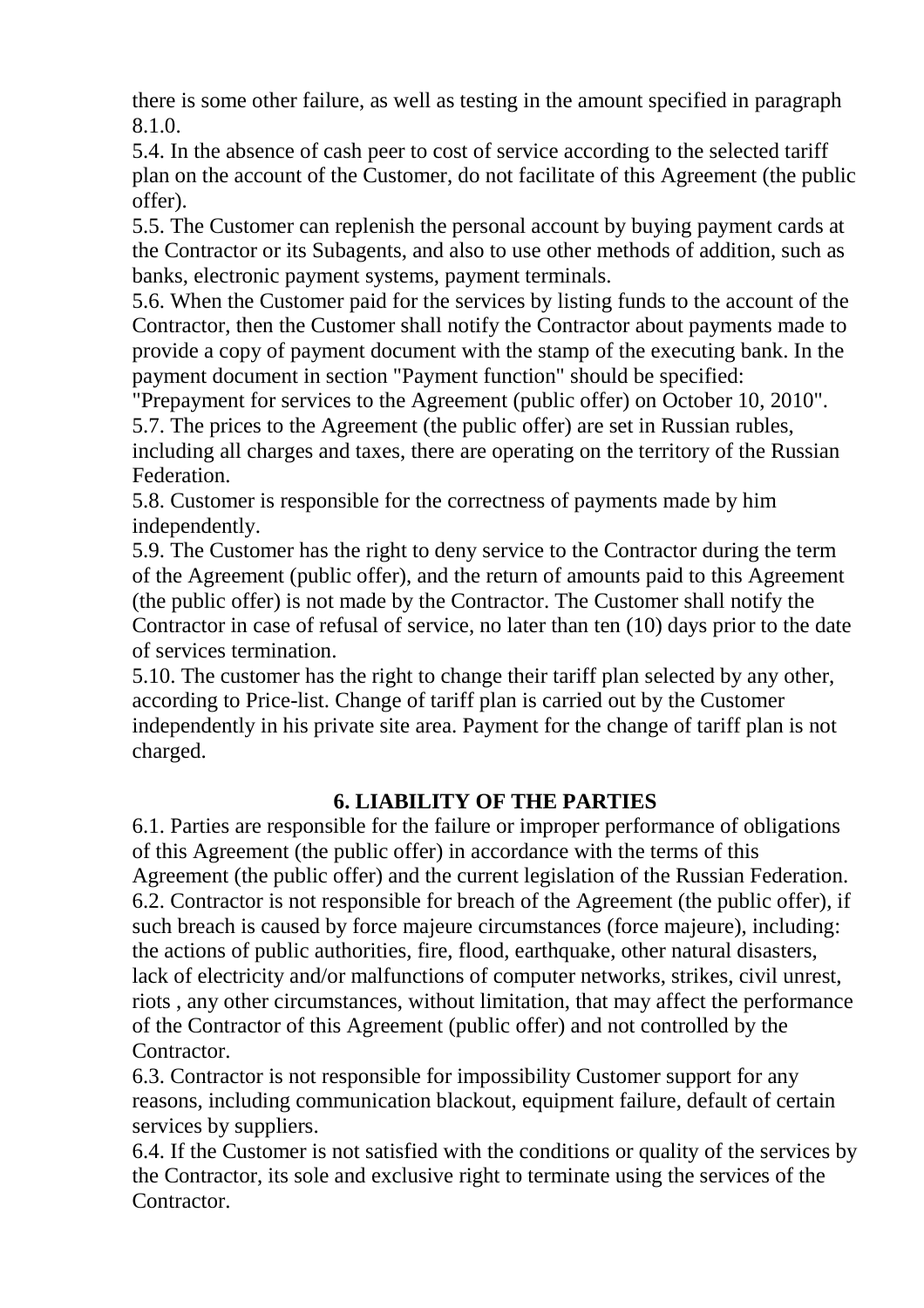6.5. Parties are required to pay all costs related to fulfillment of its obligations to this Agreement independently.

6.6. Customer takes responsibility for their health when receiving services using software CardioVisor-06c obtained via the Internet as research of electrocardiogram microalternations is not survey which replaces clinical and instrumental examination complex in the conditions of medioprophilactic institution. Such examinations can only detect either negative or positive in a heart state. The Сustomer should address to the attending doctor for consultation at detection of negative tendencies.

# **7. EFFECTIVE PERIOD AND CHANGE ORDER OF AGREEMENT**

7.1. Agreement is concluded for an indefinite period and shall take effect upon its inference according to this Agreement item 3.7 (the public offer).

7.2. Customer acknowledges and agrees that changes to the Agreement (the public offer) entails the introduction of these changes in concluded and operating Agreement between Customer and Contractor, and these changes in the Agreement (the public offer) come into force simultaneously with the entry into force of such changes in Agreement.

7.3. If the Contractor revocation of offer during the term of the Agreement (the public offer), the Agreement (the public offer) shall be considered terminated from the date of revocation of the offer and to fulfill the obligations of Parties to the Agreement (the public offer).

#### **8. OTHER CONDITIONS**

8.1. Contractor is doing everything possible to provide quality services to the Customer in accordance with the Price-list of services.

8.2. The Contractor has rendered services properly and the Customer has accepted them. So it is considered in the event that Contractor has not received from the Customer written motivated objections within 5 (five) days from the end of the calendar month. Claims of the Customer concerning want of services, including in an amount (volume), to cost and quality are not accepted, and services are considered rendered properly and in full, qualitatively and in time and accepted by the Customer after the period specified above.

8.3. The customer guarantees that all conditions of the Agreement (the public offer) to him are clear, and the Customer accepts conditions without stipulations and in full.

8.4. All disputes shall be resolved by the Contractor and the Employer through negotiations. If the Parties do not reach a compromise, they will decide disputes in accordance with the legislation of the Russian Federation.

8.5. Integral part of the Agreement (public offer) is a Price-list, which is posted on the website www.ecg4me.com .

8.6. Contractor can arrange the printed version of the Agreement (the public offer) signed by the Parties, which is equal to the present Agreement (the public offer) on legal force, also Price-list of services and acceptance reports of services rendered transmission by the written request of the Customer.